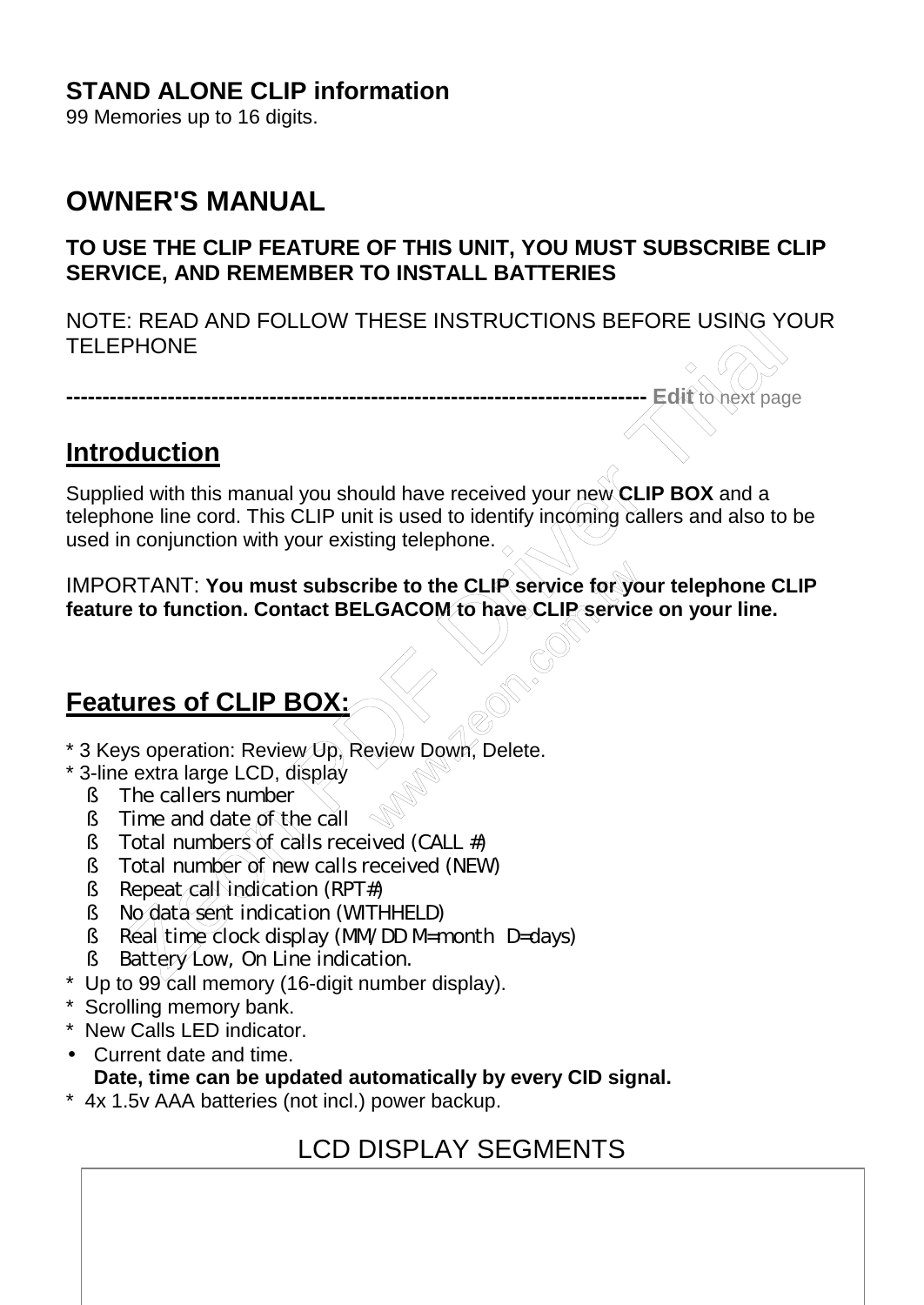

# **Important Safety Precautions:**

- Do not use any telephone equipment during a thunder storm or when you are wet as there may be a risk of electrical shock from lightning
- Unplug the CLIP BOX from the telephone lines before changing the batteries
- Do not disassemble this product, opening or removing covers may expose you to dangerous voltages, incorrect reassembly can cause electrical shock when the CLIP BOX is subsequently used.



# **Keypad Functions:**

• Up (DReview): Pressing this key displays and scrolls through the received call records in a forward direction. At the end of the call records the display will show "END OF LIST" further pressing of the **DReview** key will display the 1<sup>st</sup> call record.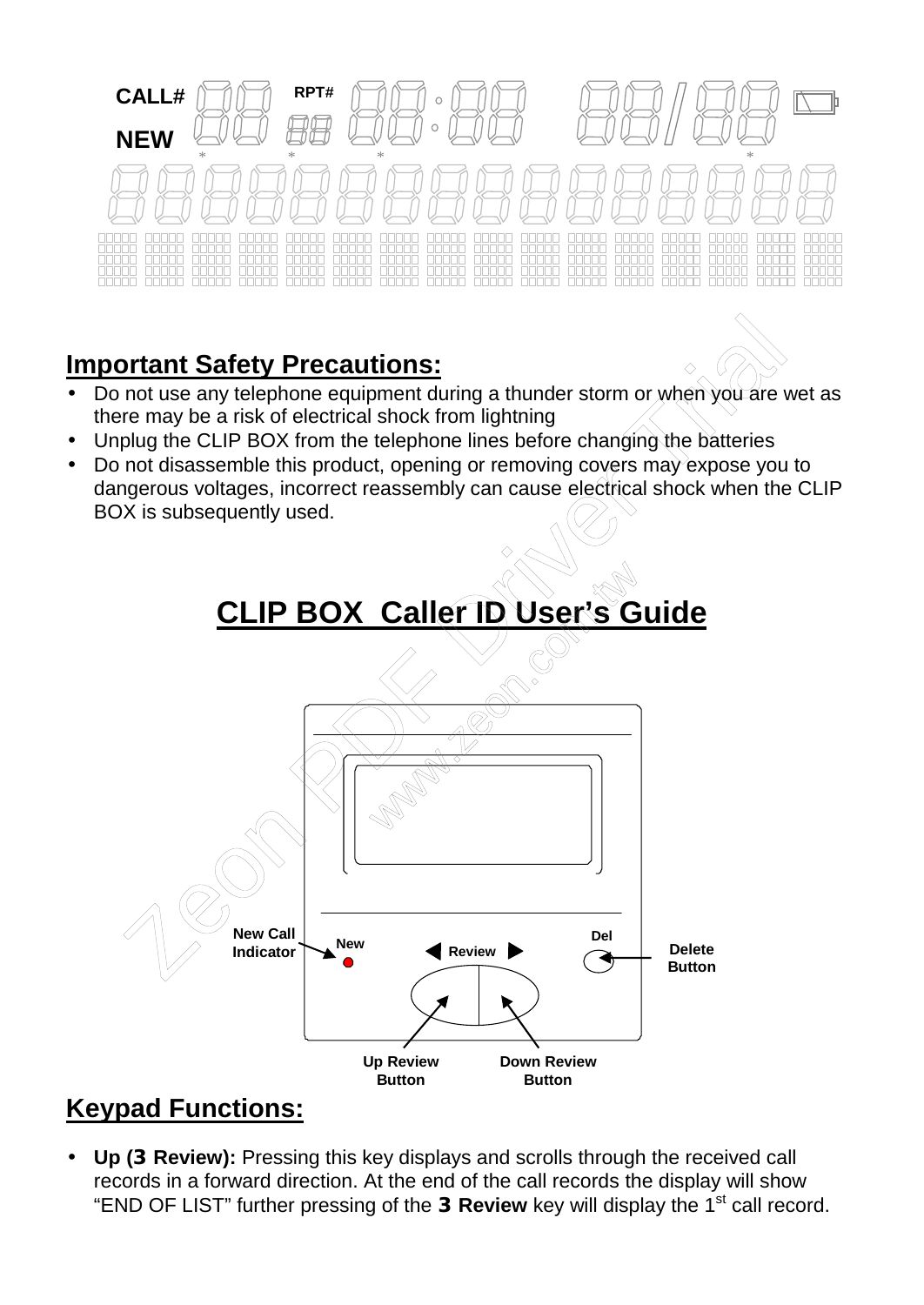During initial set up of the CLIP BOX the **3Review** key allows selection of a set up options.

- **Down (E Review):** Pressing this key displays and scrolls through the received call records in a backward direction. At the end of the call records the display will show "END OF LIST" further pressing of the **E Review** key will display the last call record. During initial set up of the CLIP BOX the **E Review** key also allows selection of a set up options.
- **Del:** When reviewing your call records, rapidly touching this key twice in quick succession will delete the currently displayed call from the memory of the 1818D. If this key is held in for 6 seconds, **all** recorded caller information will be deleted completely.

During initial setting mode, the **Del** key works as an accept key to confirm settings.

- **Up + Down:** Simultaneously pressing the **3Review** and **3Review** keys more than 6 seconds, the LCD of CLIP BOX unit changes to system setting mode.
- **Up + Down + Del:** Simultaneously pressing the **3Review,3Review** and **"Del"** keys more than 6 seconds, the LCD of CLIP BOX unit changes to system setting mode and **all** recorded caller information will be deleted completely.

# **Getting Started**

**Note:** The CLIP BOX **will not function** without four AAA batteries.

The CLIP BOX **will not operate** until BELGACOM activates the CLIP service on your line.

When fitting or replacing the battery the display may remain blank, this is a power saving feature to prevent the loss of memories when the batteries are replaced, and momentarily depressing any key will activate the display. It is important to have a new battery available, any stored memories may be lost if the CLIP BOX remains without batteries for longer that  $3$  minutes. mpletely.<br>
Impletely.<br>
The install setting mode, the Del key works as an accept key to confirm setting<br>
in + Down : Simultaneously pressing the DReview and DReview keys more<br>  $\rightarrow$  Down : Simultaneously pressing the DReview ction without four AAA batteries<br>
ntil BELGACOM activates the<br>
ry the display may femain blan<br>
ories when the batteries are re<br>
ill activate the display. It is imp<br>
ories may be lost if the CLIP BO

# **To Install the Batteries** (Not Included)

- 1. **Ensure that the telephone line is disconnected from your wall socket.**
- 2. Remove the screw from the battery clip cover
- 3. Lift the battery compartment door from the back of the CLIP BOX
- 4. Install four  $(4)$  AAA 1.5V alkaline batteries.
- 5. Replace the battery compartment door and screw.
- 6. After that you have to press "DEL" key 8 times

# **Installation of your CLIP BOX**

- 1. Remove your original telephone line cord from the socket of your telephone.
- 2. Supplied with your CLIP BOX is a new telephone cord, connect one end of this cord into a socket on the back of the CLIP BOX (either will work) and connect the other end of this cord parallel plug. Put this plug into the wall socket.
- 3. Plug the original cord into the remaining.parallel plug.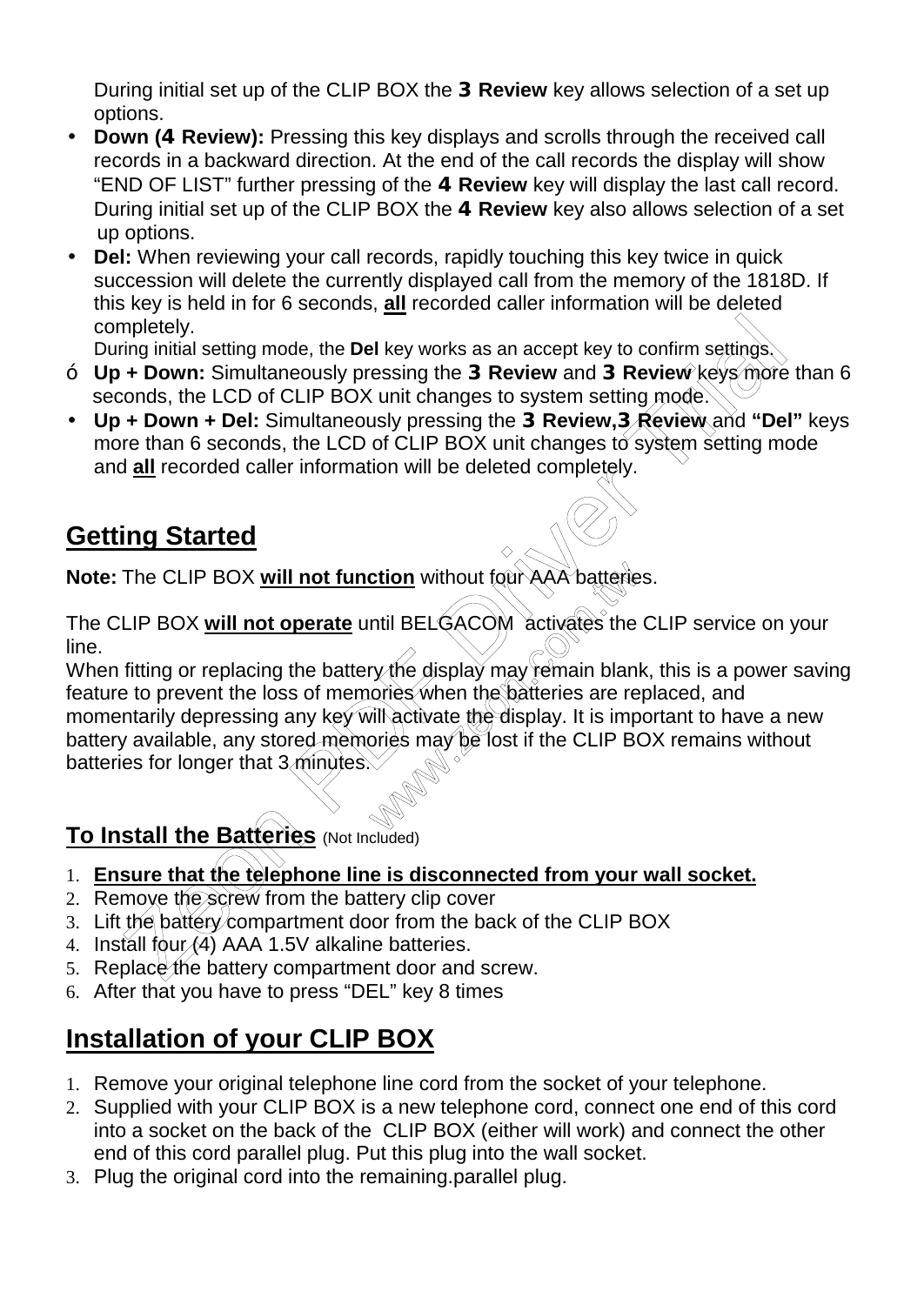#### **Adapt the**



### **Receiving Calls**

#### **Receiving a new call**

When receiving an incoming calls, the new caller's information appears between the first & second ring and the NEW CALL indicator light will begin flashing until one of new calls is reviewed. If you answer before the second ring, the CLIP BOX **will not display** the information.

If you have not received any new calls, this CLIP  $BQX$  unit will display the date, time and number of total calls, if any. If you have received new calls, it will display the appropriate number.



The LCD display goes back to clock mode after 60 seconds if no key pressed, or 20 seconds after the time the user press any key.

#### **Reviewing Call records**

This CLIP BOX unit automatically stores the call information up to 99 callers. If the received records overloaded, the new coming calls will take over the oldest records. Press either the **"3"** or the **"4"** review key to review the incoming records. When you have reviewed all call records, " END OF LIST" will appear on the display.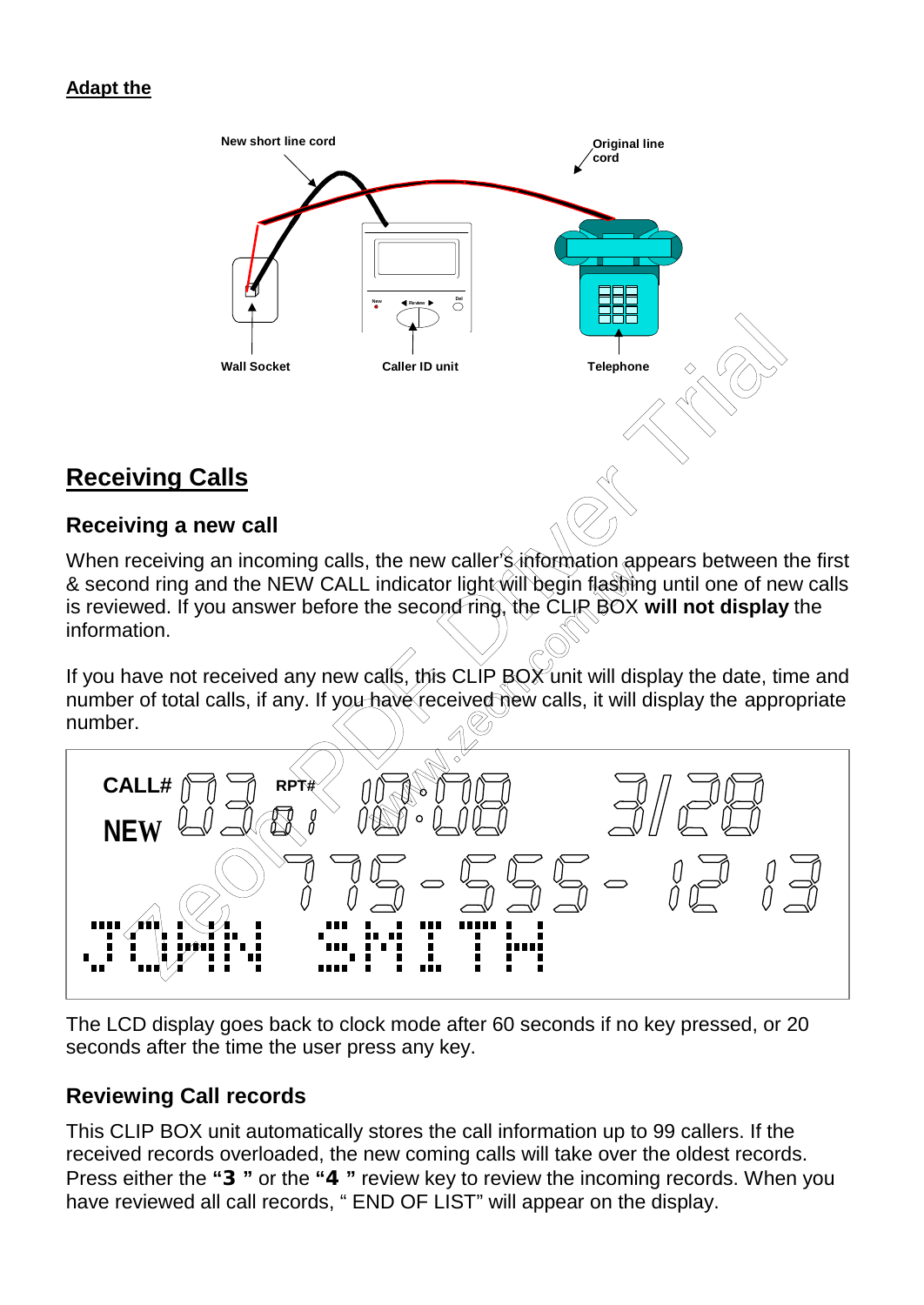#### **About Private Indication**

If an incoming caller has blocked you from receiving their CLIP information, the display will show "**PRIVATE CALL**"

#### **About Stop Mode**

If you don't press any key or no any incoming call for 20 seconds, system will switch into STOP mode. In STOP mode, the LCD panel will show current time and number of total (CALL#) & news calls (NEW#)





### **About RPT# (Repeat) Calls indication**

Each time a call is received from the same number, the time and date of the call record is updated and a REPEAT CALL number  $(\overrightarrow{RPTH})$  appears on the display. alcation<br>
The same number, the time and<br>
umber (RPT#) appears on the<br>
spidly rouching the "Del" key twice<br>
cord from the memory of the CLIF

# **Deleting Calls**

#### **To Delete Individual Calls**

When reviewing your call records, rapidly touching the "**Del**" key twice in quick succession will delete the currently displayed call record to the memory of the CLIP BOX

#### **To Delete ALL Your Calls**

When reviewing your call records, if the "Del" key is held in for 6 seconds, all recorded caller information will be deleted completely.

# **About Error message**

If a "LINE  $E R$  $60R$ " message appears while receiving caller information, then the data has been corrupted because of a noise or interference on the telephone line. If you continue to receive an error message contact your telephone service provider to clear the line.

#### **About Battery Low**

**LOW** 

When the battery is low on power, the low battery icon appears on the display. You should change the battery as soon as possible to ensure normal operation. Have another battery ready to changeover.